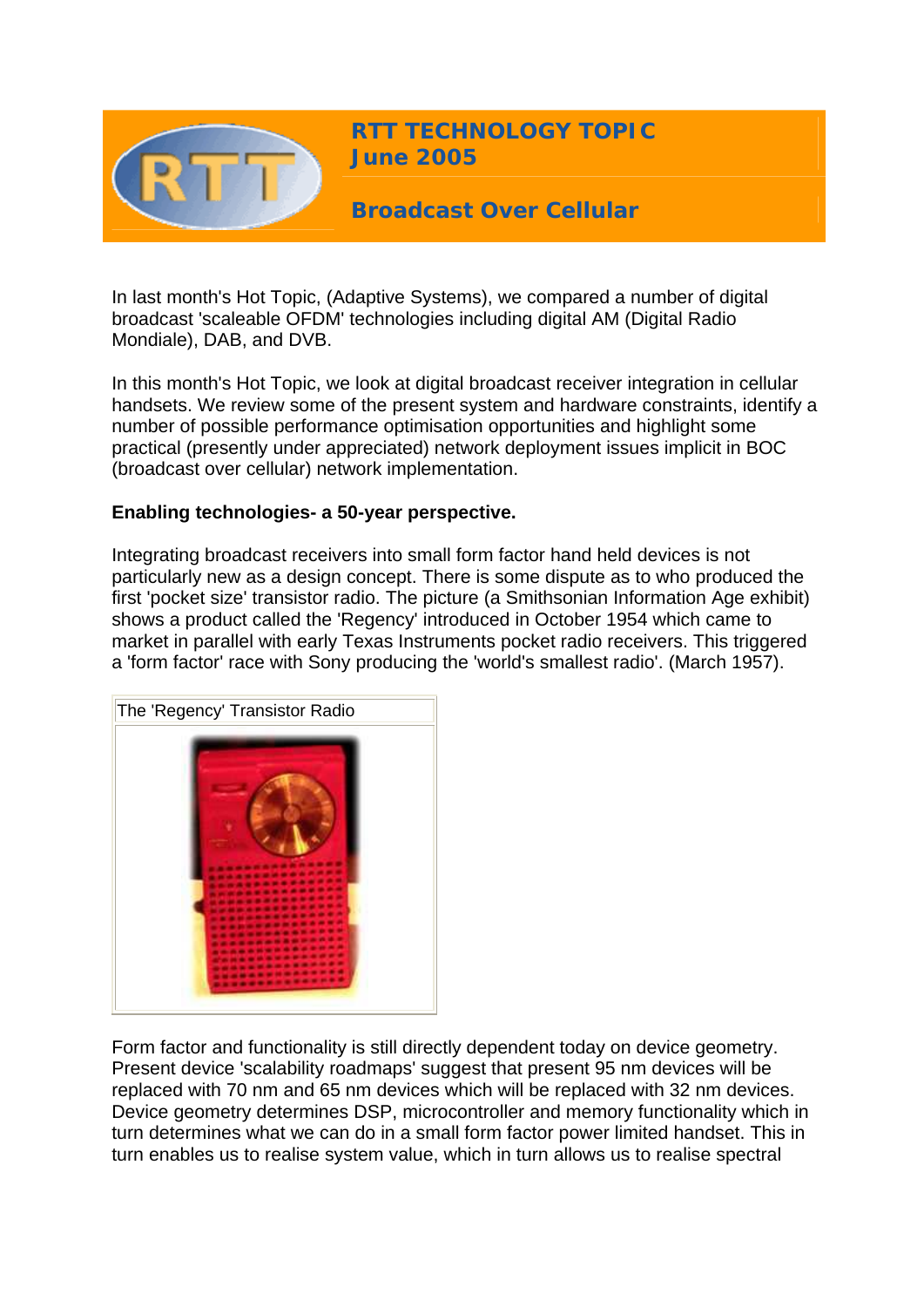bandwidth, which directly translates into system value, which directly translates into spectral value.

## **Spectral (radio) bandwidth allocations and spectral value**

The present transition from analogue to digital broadcasting systems is generally considered by regulators as an opportunity to're-purpose' (and by implication revalue) existing spectrum.

The table below provides an overview of the **500 MHz** of broadcast (radio and TV) bandwidth available between long wave and 2 GHz and the associated digital broadcast radio system options.

| <b>Radio Band</b> | Frequency                  | <b>System Options</b>   |
|-------------------|----------------------------|-------------------------|
| Long Wave         | 3 kHz - 300 kHz            | DRM (Digital AM)        |
| Medium Wave       | 300 kHz - 3000 kHz (3 MHz) | DRM (Digital AM)        |
| <b>Short Wave</b> | 3 MHz - 30 MHz             | DRM (Digital AM)        |
| VHF (FM radio)    | 88 - 108 MHz               | DAB/DMB                 |
| VHF Band 3        | 174 - 233 MHz              | DAB/DMB (218-230 MHz)   |
| UHF Band 4        | 470 - 490 MHz              | DVB-H, ISDBT, Media Flo |
| <b>UHF Band 5</b> | 790 - 862 MHz              | DVB-H, ISDBT, Media Flo |
| L Band            | 1452 - 1492 MHz            | DAB/DMB                 |
|                   | 1670 - 1675 MHz            | DVB-H                   |

### **Figure 1 Frequency allocations and digital broadcast system options**

Broadcast spectrum has (always had) political value (Hitler, Mussolini, Churchill, Berlosconi), social value, evangelical value (Vatican radio) and economic value.

Economic value is a composite of license fee income (BBC in the UK), advertising revenue and (increasingly), participation bandwidth revenue. Participation revenues are a composite of text and voice value and (increasingly) image and video value (on line camera phone competitions).

The realisation of fiscal value from spectrum (measured in dollarherz or eurohertz or dollarbytes or eurobytes) is dependent on delivering robust radio systems with adequate link budgets that ensure consistent good quality reception of voice, audio and video content.

This in turn is dependent on realising good receive sensitivity in user devices. The devices have to be capable of working in low, medium and high mobility environments and need to have power budgets that deliver tolerable (downlink) TV and audio time and acceptable uplink talk and text time (**return channel**  functionality).

Note how participation revenues (which in some countries like Finland now exceed advertising revenues) are closely dependent on the robustness and consistency of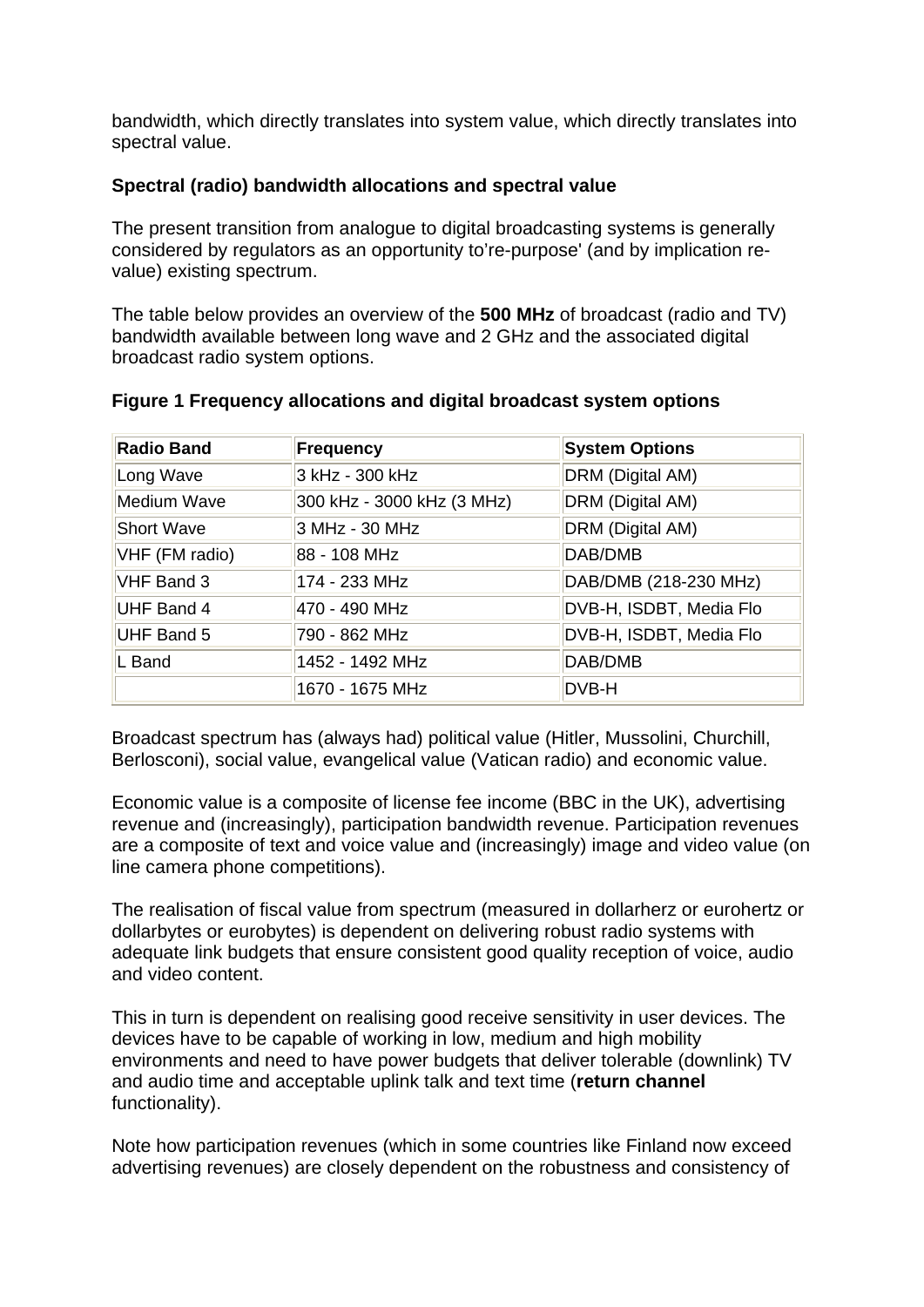this return channel.

Participation **revenues**, in theory should increase as participation bandwidth increases. (This may **not** be true for participation margins where it will be hard to match the **margin** achievable on SMS voting and texting in terms of euros per hertz or euros per delivered megabyte).

Note also the blurring of definitions between audio and video and text in these broadcast radio systems - visual radio with text is essentially competing directly with wider bandwidth digital TV. Any /all of the broadcast options listed above are capable of triggering **uplink** bandwidth value.

## **System Comparisons**

So we are interested in the performance of the receiver in terms of sensitivity, application bandwidth and power efficiency and the performance of the receiver in the presence of locally generated transmit power (the return channel).

We should also remember that we can also deliver radio and TV channels over existing cellular radio bandwidth.

This means that our choice of broadcast receivers could include existing analogue AM or FM radio, digital AM (DRM or equivalent), DAB/DMB, DVB-H, ISDBT, proprietary systems such as Qualcomm's MediaFlo (integrated with 1XEV) and /or EDGE or HSDPA.

| <b>Broadcast receivers</b>       | <b>Functionality</b>                                |
|----------------------------------|-----------------------------------------------------|
| Analogue AM                      | Voice and low bandwidth audio                       |
| Analogue FM                      | Voice, stereo radio, text and images (visual radio) |
| <b>DRM</b>                       | Voice, audio, text, data, images                    |
| <b>DAB</b>                       | Voice, audio, text, data, images, video             |
| DVB-H                            | Voice, audio, text, data, images, video             |
| <b>ISDBT</b>                     | Voice, audio, text, data, images, video             |
| Media Flo (integrated with 1XEV) | Voice, audio, text, data, images, video             |
| EDGE (Dual transfer mode).       | Voice, audio, text, data, images, video             |
| <b>HSDPA</b>                     | Voice, audio, text, data, images, video             |

### **Figure 2 Broadcast Receivers**

There are a number of phones that include integrated FM tuners. They work as well as most FM tuners when used in mobile applications ie quite well some times but not consistently well in weak signal or high mobility conditions.

There is nothing wrong in principle in adding digital sub carriers to existing analogue bandwidth and using these carriers for data and image transmission - an analogue and digital multiplex. This has provided a perfectly adequate basis for' first generation 'visual radio' systems (for example in Finland).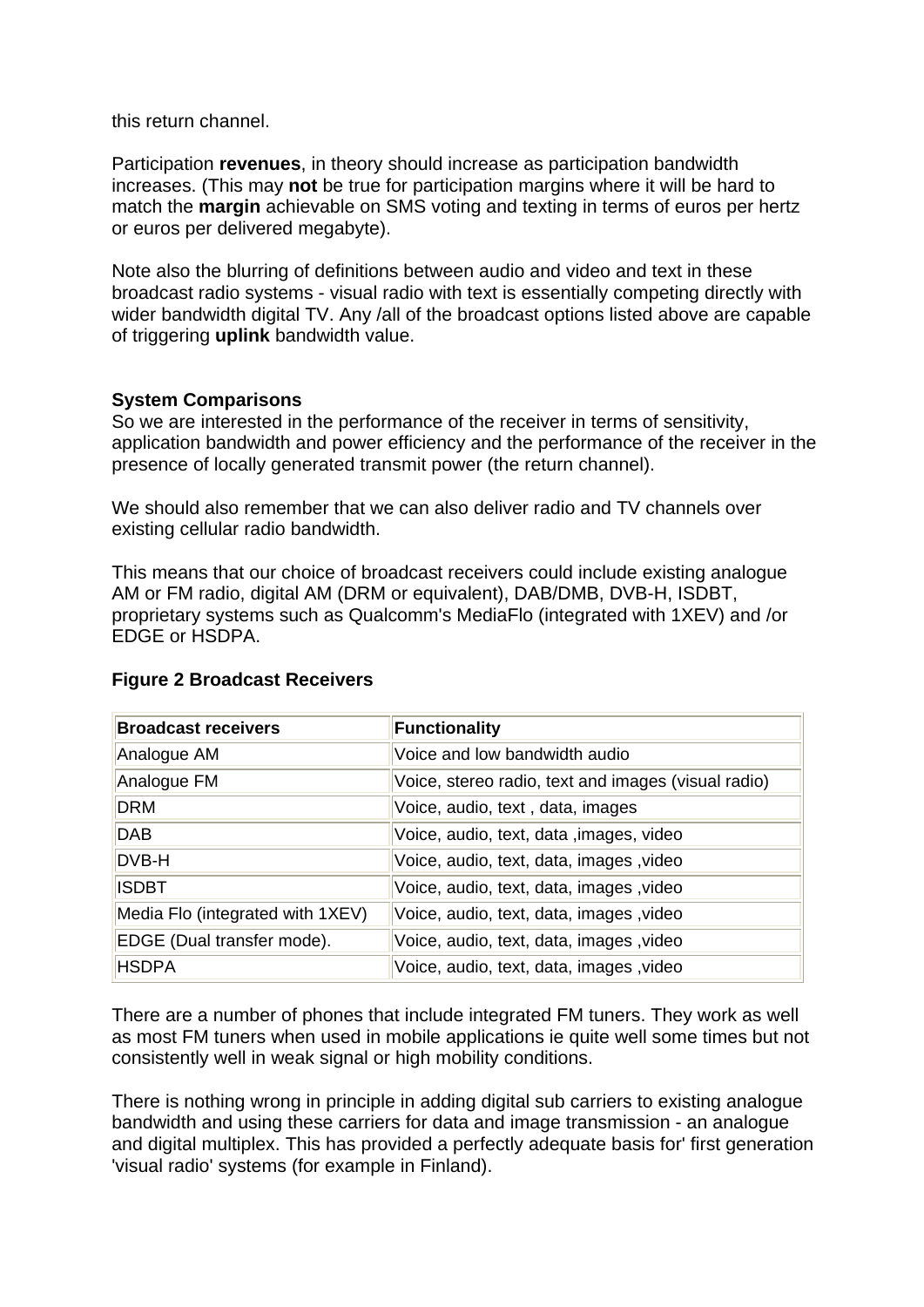In practice, over the longer term, it should be possible to get better bandwidth and power efficiency and a more consistent user experience from a digital broadcast receiver. The same applies for analogue AM systems.

All of the digital broadcast systems should in theory and generally in practice provide a performance benefit in terms of quality, consistency and bandwidth and power efficiency.

DRM is (relatively) easy to integrate into present cellular handset form factors, works well under a wide range of operating conditions and is power efficient. It is however bandwidth limited and (at present levels of compression) incompatible with any existing TV content standards. There is a wide range of global programming available (Vatican Radio is one example). The picture shows a present DRM product offering from Coding Technologies.

[www.codingtechnologies.com.](http://www.codingtechnologies.com/)



DAB/DMB is potentially useable across three radio bands - the VHF FM band, band 3 and L band. It is MPEG2 TS and MPEG4 Part 10 compliant and supports some useful features like Multi Media Object Transfer so it's definitely not now just an audio delivery system. Presently however, there are few really well developed DAB networks other than in the UK.

DVB-H is potentially deployable into Band 3 VHF, Band 4 or Band 5 UHF. Crown Castle have purchased a 5 MHz bandwidth allocation in the US between 1670 and 1675 MHz and this is presently being used for a DVB H trial in Pittsburgh.

DVB-H increases the power efficiency of the receiver by time slicing. If multiplexed with a DVB T signal for example, a 2 M/bit burst would be taken out of the DVB T 15 Mbps stream and sent in a 146 millisecond burst. The receiver then powers down for just over 6 seconds then powers up for the next burst. The 2m/bit burst is read into and out of a buffer at a constant 350 kbps. While this optimises the receiver power budget, it saves less power than might seem immediately apparent (the baseband processor still has to work pretty hard) and there has to be careful (and fast) synchronisation with the continuous and scattered pilots modulated on to the OFDM signal. Extended receiver power down is however a well understood technique and has been used in paging systems for at least 30 years so it should be possible to make this work satisfactorily. The time slicing also allows for neighbour measurements and mobile initiated handover in multi frequency networks. This would allow a high density DVB H network to be overlaid on to an existing cellular network.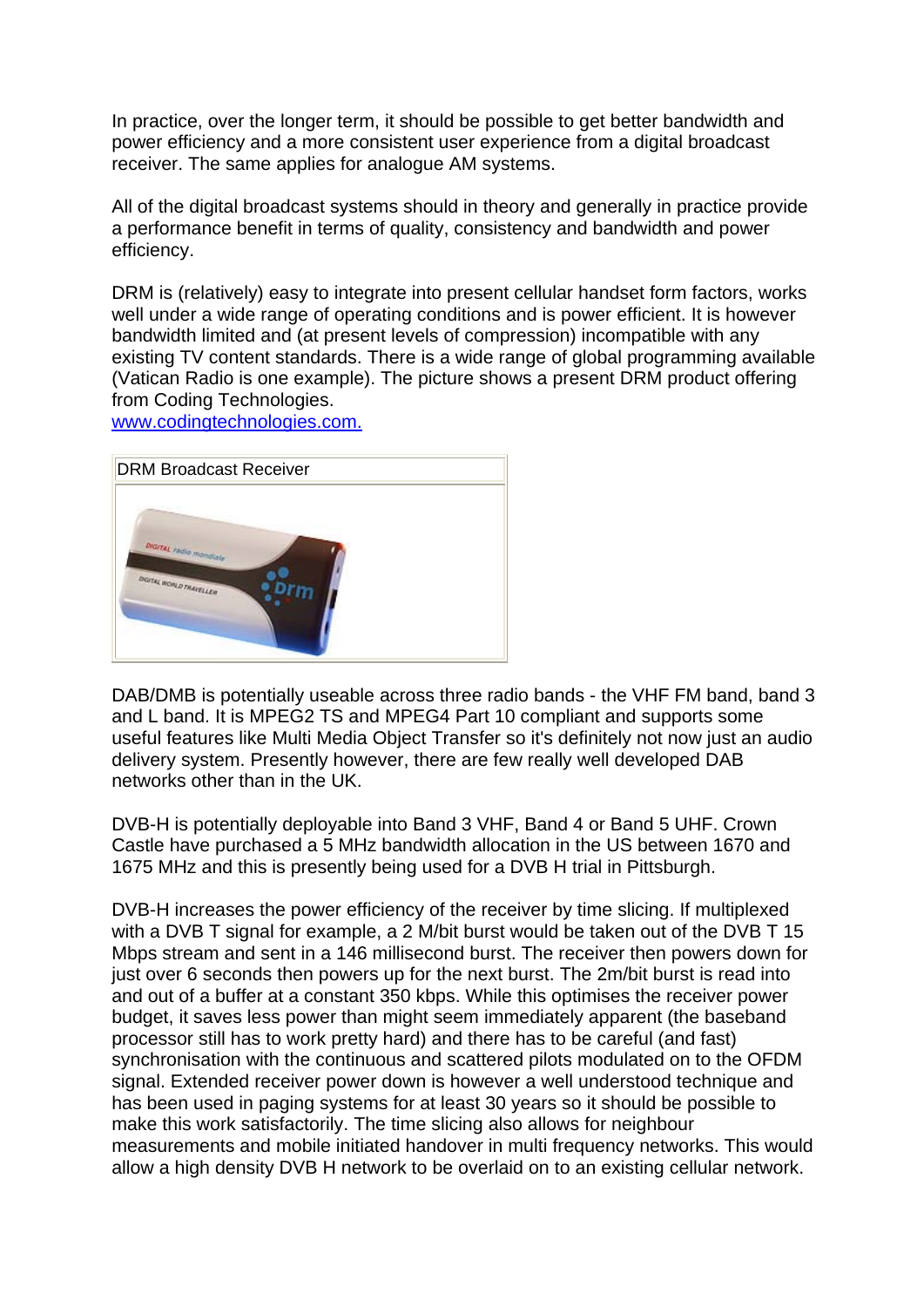There are however some practical issues when implementing a DVB H receiver in to a cellular handset (which you would need to do in order to take advantage of this type of 'co-operative' network deployment). Producing a DVB H front end capable of accessing low band VHF, UHF (and L band) would be /will be challenging in terms of antenna design (and will result typically in negative antenna gain of the order of between 5 and 10 dBi.

Probably more problematic is the issue of GSM (or equivalent cellular) transmit power and wideband noise from the TX PA desensitising the DVB H receiver. This suggests either a careful choice of DVB H channel allocation and/or some carefully designed (and potentially expensive and lossy) filtering.

There are various ways in which DVB H receiver sensitivity can be improved, for example by using antenna diversity or additional time diversity (using the optional MPE FEC encoder) but this will not overcome the problem of locally generated interference within the handset. Diversity gains within present handset form factors would also be marginal though spatial diversity receivers might be more appropriate in (for example) automotive applications.

ISDBT will have similar problems to overcome. ISDBT, specified originally for the Japanese market, is arguably the most scalable of the present digital broadcast OFDM systems. It divides a 6 MHz channel into sub channel segments each of just over 400 kHz each segment has a variable OFDM multiplex, variable modulation (QPSK, 16 QAM, 64 QAM) and variable levels of convolutional coding. The table below summarises these capabilities.

| Mode                           | Mode 1                                                     | Mode 2                                                     | Mode 3                                                     |
|--------------------------------|------------------------------------------------------------|------------------------------------------------------------|------------------------------------------------------------|
| Number of segments             | One or three                                               |                                                            |                                                            |
| <b>Bandwidth</b>               | 432.5 kHz (one<br>segment)<br>1.289 MHz (three<br>segment) | 430.5 kHz (one<br>segment)<br>1.287 MHz (three<br>segment) | 429.5 kHz (one<br>segment)<br>1.286 MHz (three<br>segment) |
| <b>Carrier Spacing</b>         | 3.968 kHz                                                  | 1.984 kHz                                                  | 0.992 kHz                                                  |
| Number of carriers             | 109 (one segment)<br>325 (three segment)                   | 217(one segment)<br>649(three segment)                     | $ 433 $ (one segment)<br>1297 (three<br>segment)           |
| Modulation                     | QPSK, 16QAM, 64 QAM, DQPSK                                 |                                                            |                                                            |
| Number of symbols<br>per frame | 204                                                        |                                                            |                                                            |
| Effective symbol<br>duration   | 252 microseconds                                           | 504 microseconds                                           | 1.008 milliseconds                                         |
| <b>Guard interval</b>          | 1 /4 1/8 1/16 1 / 32                                       |                                                            |                                                            |
| Inner code                     | Convolutional 1 /2 2/3 3 /4 5/6 7/8                        |                                                            |                                                            |
| Outer code                     | RS (204,188)                                               |                                                            |                                                            |
| Information bit rate           | One segment 280.85 kbps to 1.7873 Mbps                     |                                                            |                                                            |

# **Table 3 ISDBT**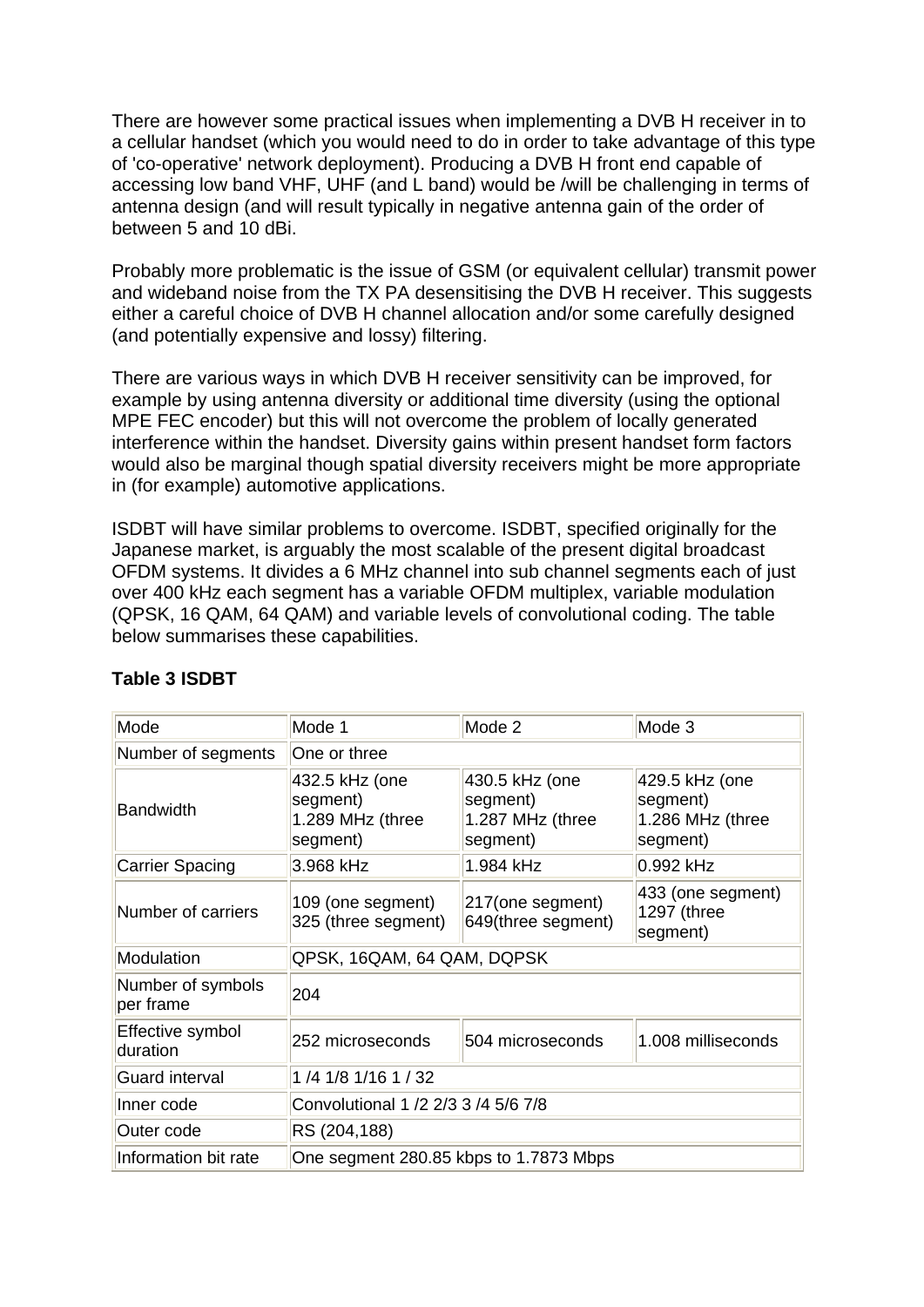|  |  | Three segment 0.842 Mbps to 5.361 Mbps |
|--|--|----------------------------------------|
|--|--|----------------------------------------|

Although the system promises substantial deployment flexibility, performance (as with DVB H) will be dependent on achieving successful (RF) integration into existing and future cellular transceivers.

**Media Flo** is Qualcomm's proprietary offering for broadcast receivers. It shares some common techniques with DVB H in that it uses a time division multiplex, with one or more traffic packets being transmitted within a reserved slot to all users in the service area. Users receive the same packets from multiple cells. An OFDM multiplex is used to slow down the symbol rate and the symbols are soft combined to improve down link performance.

Media Flo is to be used in Channel 55 in the UHF band (Channel 55 in the US was recently acquired by Qualcomm). It has the (probably significant) merit of being intrinsically compatible with existing and future 1X EV DO networks.

As with EDGE and HSDPA, there are a number of advanced receiver diversity and equalisation techniques that can potentially improve receiver performance and/or help to deliver the additional downlink radio capacity needed to support broadcast applications. Similar techniques based on pilot interference cancellation can be deployed in the (1XEV) base station to improve back channel performance.

Similarly it would be feasible (though not necessarily economically attractive) to use **EDGE** as a broadcast radio bearer. Dual transfer mode would support some 'ring fenced' broadcast bandwidth within the present slot structure. There are already broadcast packet channels for signalling bandwidth so it is not so great a leap to deploy broadcast packet channels for broadcast content and there are a number of receiver optimisation techniques such as joint detection (Single Antenna Interference Cancellation) that could be used to improve receiver performance.

Joint detection uses the mid amble in the wanted signal and unwanted interferers to cancel out unwanted signal energy. The technique however is computationally expensive when used with 8PSK and needs a synchronised network to deliver useful performance gain. (Few GSM networks with the exception of US and Latin American networks deploying Compact EDGE are presently synchronous).

**HSDPA** is probably a more persuasive candidate. Release 7 will be likely to include specific work items on receiver optimisation using advanced diversity and equalisation techniques. (The pilot symbols on the channel can be used in a similar way to present OFDM based broadcasting to provide active channel characterisation). The HSDPA MAC (2 millisecond based admission control) is also more IP friendly than the Rel99 MAC (and probably more power efficient for broadcast reception).

### **BOC (Broadcast over Cellular) Network Issues**

Press To Talk Over Cellular (POC) has been difficult to deploy because cellular networks were and are not designed to support Press to Talk (end to end latency sensitive) applications.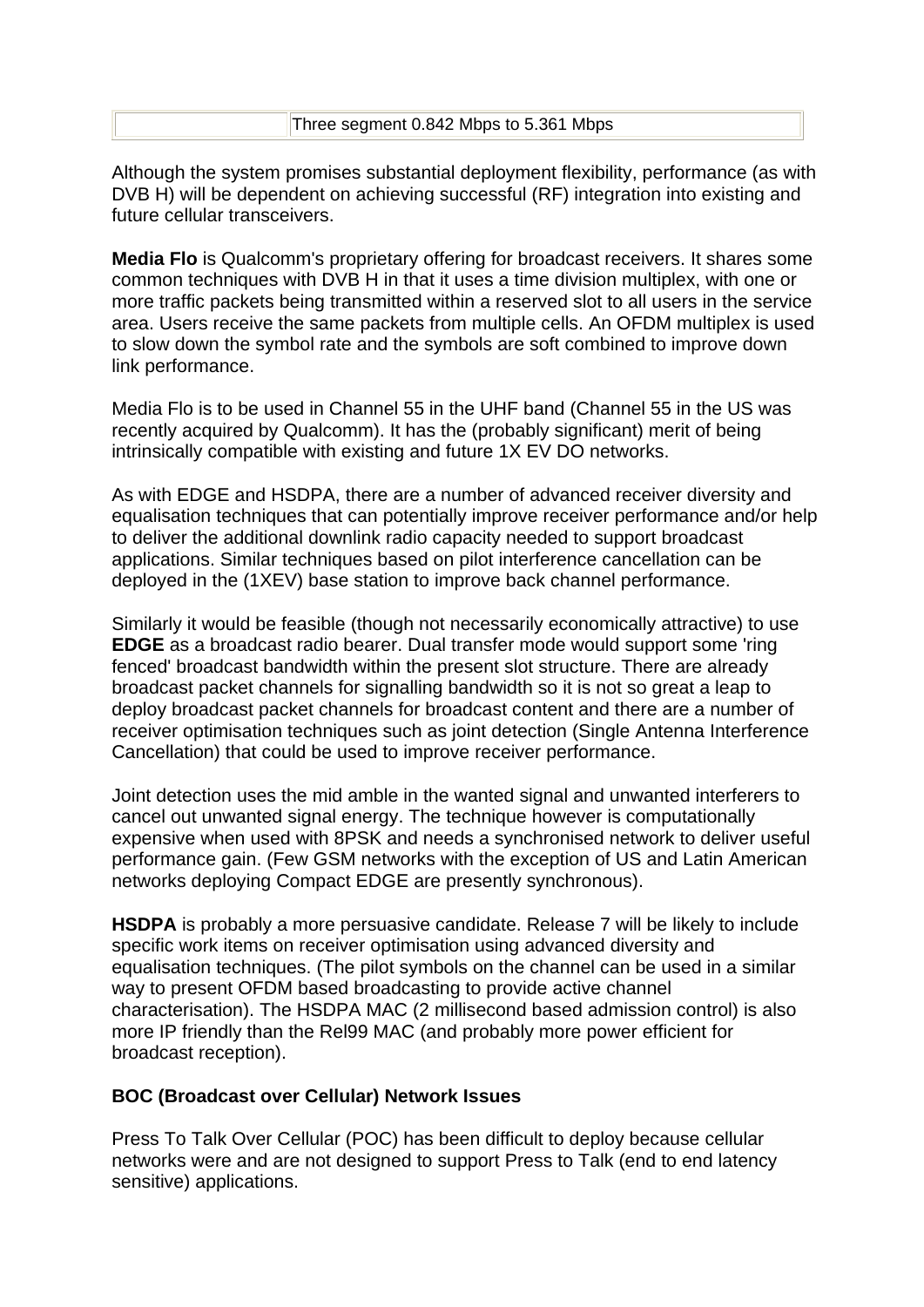Similarly there are a number of deployment issues that arise from the inescapable fact that cellular networks were not and are not designed to support broadcasting applications.

Traditionally (in the 1980's and 1990's), cellular networks were radio engineered to provide a balanced link budget. Given that handsets had less power available than base stations, it was usual to provide some additional link budget gain on the uplink. A typical cell site might provide for example 17dB gain on the uplink using diversity and/or dual polarisation antennas and 9 dB of gain on the (sectored) downlink.

Similarly in the access network, the A bis and Gb interface was designed to support symmetric bi-directional (largely duplex voice based) traffic.

In contrast, digital broadcast networks used (and still use) ATM to deliver a one way traffic multiplex which is (completely) asymmetric and highly asynchronous (variable rate).

The Rel 99 air interface addressed this issue by introducing an ATM based radio layer (10 millisecond frame based admission control) and an ATM based radio access and core network.

The present debate is now beginning to focus on the present and future role of IP in broadcast networks. DVB-H for example is explicitly being positioned as an IP based broadcast system solution. This means that the IP subsystem at the transport layer has to behave at least as predictably as an ATM based transport layer, or in other words, the IP sub system has to replicate ATM end to end functionality. (The ability to control a complex multiplex in the time domain). This is not something that IP networks were ever designed to do.

The integration of flexible network bandwidth provisioning and QoS based broadcasting will be particularly challenging and will need to encompass transport and network design, server architectures and performance and content management systems.

### **Summary**

Broadcast content can be delivered to cellular phones either over existing cellular networks or over dedicated broadcast networks or over a combination of both.

Either option is implicitly expensive and involves the provisioning of substantial amounts of server bandwidth, network bandwidth, radio bandwidth and user handset clock cycles.

A fiscal return on this cost is dependent on the availability of a robust return channel. A robust return channel desensitises the broadcast receiver.

Receive sensitivity can be addressed by implementing advanced receiver architectures and using techniques such as diversity reception and advanced equalisation but these imply substantial additional processing overheads which are problematic to accommodate within existing handset power budget constraints.